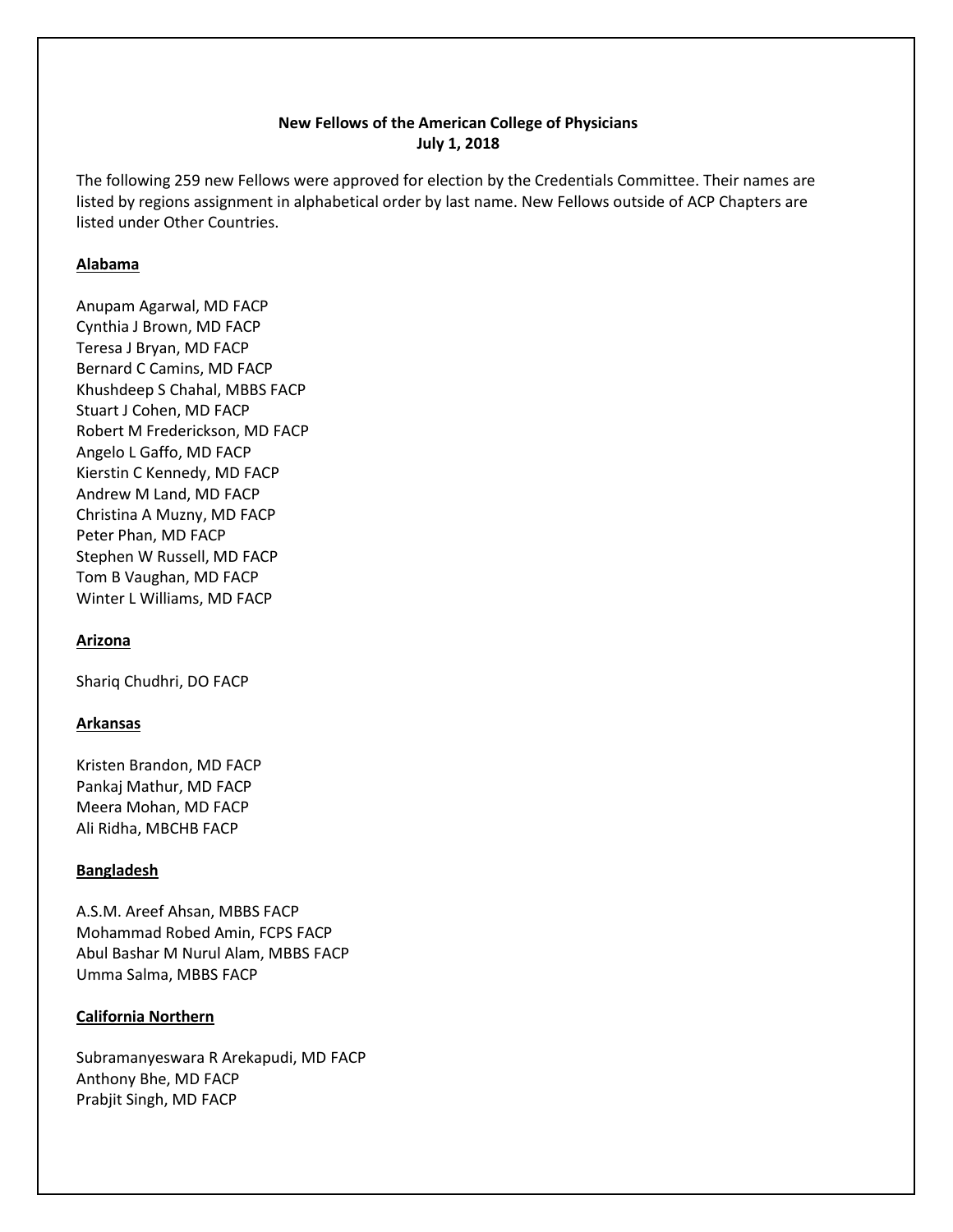Voltaire R Sinigayan, MD FACP Lekshmi Vallyathan, MD FACP Agnieszka E Witkowski, MD FACP Emily Yen, MD FACP

# **California Southern 1**

Arnab Basu, MD FACP Tevan Ovsepyan, DO FACP Michael A Sanchez, MD FACP Akiko Suzuki, MD FACP

### **California Southern 2**

Rasam M Hosseinian, MD FACP

#### **Caribbean**

Kyaw K Hoe, MBBS FACP Darbrielle A Hunt-Burrows, MBBS FACP

### **Chile**

Gonzalo Ruiz-Esquide, MD FACP

## **Colorado**

Brent Arnold, MD FACP Erin Egan, MD FACP Mark R Stephens, MD FACP

## **Connecticut**

Sarfaraz Memon, MBBS FACP Viraj I Modi, DO FACP Aseesh Sreedharala, MBBS MD FACP

### **Delaware**

Janine M Jordan, MD FACP

# **District of Columbia**

Steven H Hamlette, MD FACP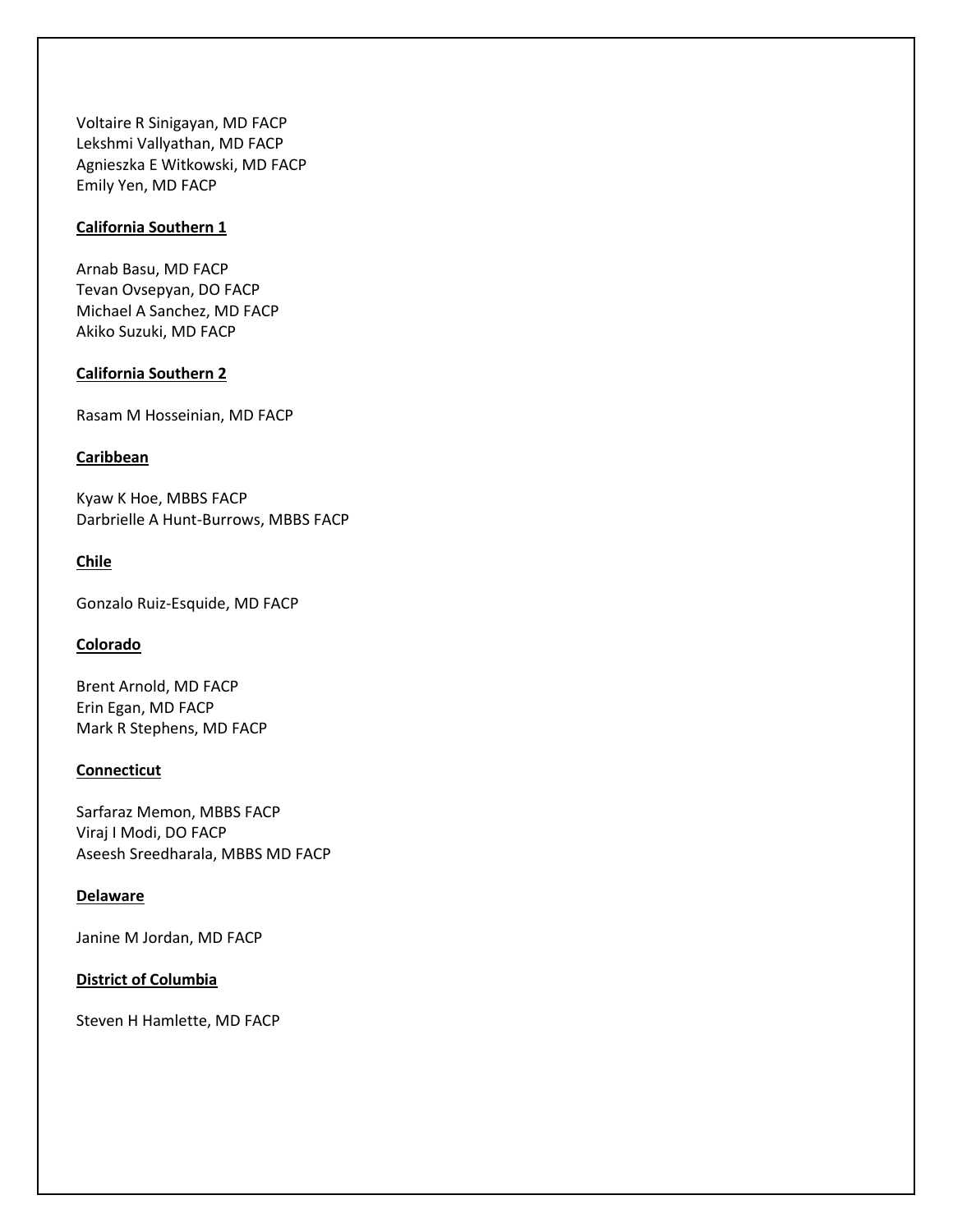### **Florida**

Osama Alsara, MD FACP Jose D Ceron-Fuentes, MD FACP John K Han, MBBS FACP David Mann, MD FACP Mohammad K Mojadidi, MD FACP Hannie Patel, MD FACP Mohan Persaud, MD FACP

### **Georgia**

Dokun T Dairo, MD FACP Smitha M John, MBBS FACP Naga Kommuri, MD FACP Raina M Phillips, MD FACP Asif Rashid Shah, MBBS FACP Joanne Zhu, MD FACP

#### **Illinois Northern**

Irene Stephanie Aluen Metzner, MD FACP Chandra P Chataut, MD FACP Kimberly F Dixon, MD FACP Monica R Edwards, MD MPH FACP Joshua Evans, MD FACP Viju John, MD FACP Joshua M Lennon, MD FACP Laura B Ozark, MD FACP Caroline A Poku, MD FACP Mitchell Popovetsky, MD FACP Samuel N Saltzberg, MD FACP Anshu Singh, MD FACP Michael Stokas, MD FACP William E Trick, MD FACP

### **Illinois Southern**

Navneet Dang, MD FACP Rama Poola, MD FACP Vishwas Vanar, MBBS FACP

### **India**

Kalyan Dechaudhuri, MD FACP H Basavana Gowdappa, MD FACP Rohit Kapoor, MD FACP Sanjiv O P Maheshwari, MD FACP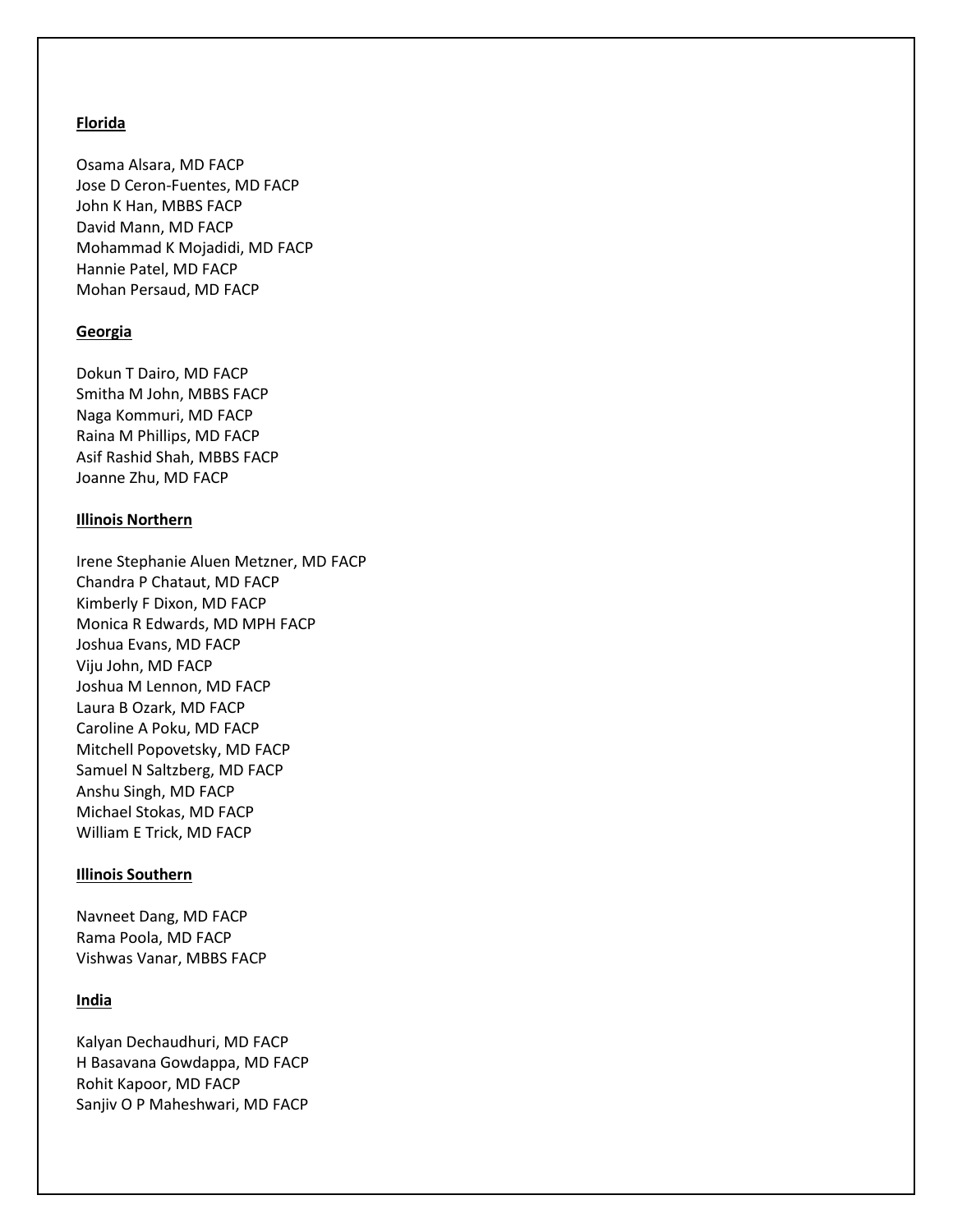C L Nawal, MBBS MD FACP Munish Prabhakar, MD FACP T Ravikumar, MD FACP Amit A Saraf, MD FACP Ashok Kumar Taneja, MD FACP Keyur P Vora, MD FACP

# **Indiana**

William G Carlos, MD FACP

### **Iowa**

Sreedevi Koppisetti Jenigiri, MD FACP

#### **Japan**

Tetsuya Hirano, MD PhD FACP Toyotaka Kawamata, MD FACP Akira Kuriyama, MD FACP Taku Nakashima, MD FACP Haruki Sekiguchi, MD FACP Kiyotaka Watanabe, MD FACP

# **Kansas**

Luke M Amos, MD FACP Zalina Ardasenov, MD FACP Harathi Bandaru, MD FACG MS FACP Sidra Raza, MBBS FACP Michael T Rouse, DO FACP

#### **Kentucky**

Sun Moon Kim, MD FACP Jane Mathews, MD FACP Terence W O'Neill, MD FACP Janeesh S Veedu, MBBS FACP

### **Louisiana**

Eric D Thomas, MD FACP

### **Maryland**

Jenaro J Hernandez, DO FACP Ravitej S Khunkhun, MD FACP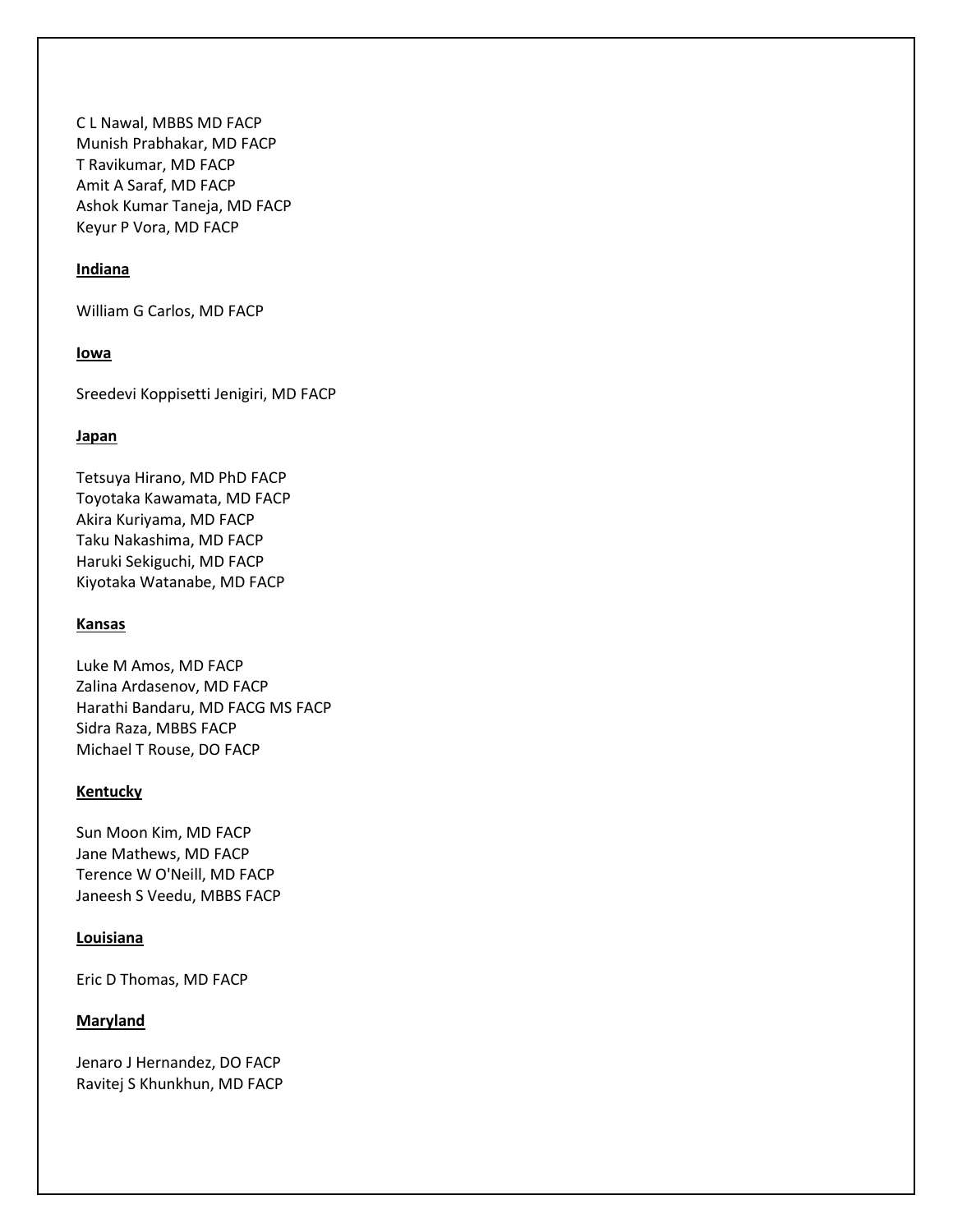### **Massachusetts**

Jacob Alexander, MBBS FACP Lindsey R Baden, MD FACP David Feinbloom, MD FACP Jennifer B Sargent, DO FACP Ramakrishna Thippanna, MD FACP Deepu A Thomas, MBBS FACP Anita Vanka, MD FACP

### **Michigan**

Albert A Cabala, MD FACP Chinedu O Ejike, MBBS FACP Laura E Freilich, MD FACP Lisa A Fulgenzi, MD FACP Amani A Hassan, MBBS FACP Pradeep Kaminoulu, MD FACP Sofia Merajver, MD PhD FACP Alireza Meysami, MD FACP Rajaninder Sharma, MD FACP Neena L Sharma, MD FACP

#### **Minnesota**

Melissa Barry, MD FACP Andres Bran, MD FACP Noah I Goldfarb, MD FACP Musab S Hommos, MBBS FACP Thoyaja Koritala, MBBS FACP Dennis W Regan, MD FACP David P Tetzlaff, MD FACP

#### **Mississippi**

Seger S Morris, DO FACP

#### **Missouri**

Murali Krishna Gurram, MD FACP

### **Nebraska**

Martha A Arouni, MD FACP Allison K Ashford, MD FACP William Johnson, MD FACP Lawrence H Yoo, MD FACP Steven H Zuber, MD FACP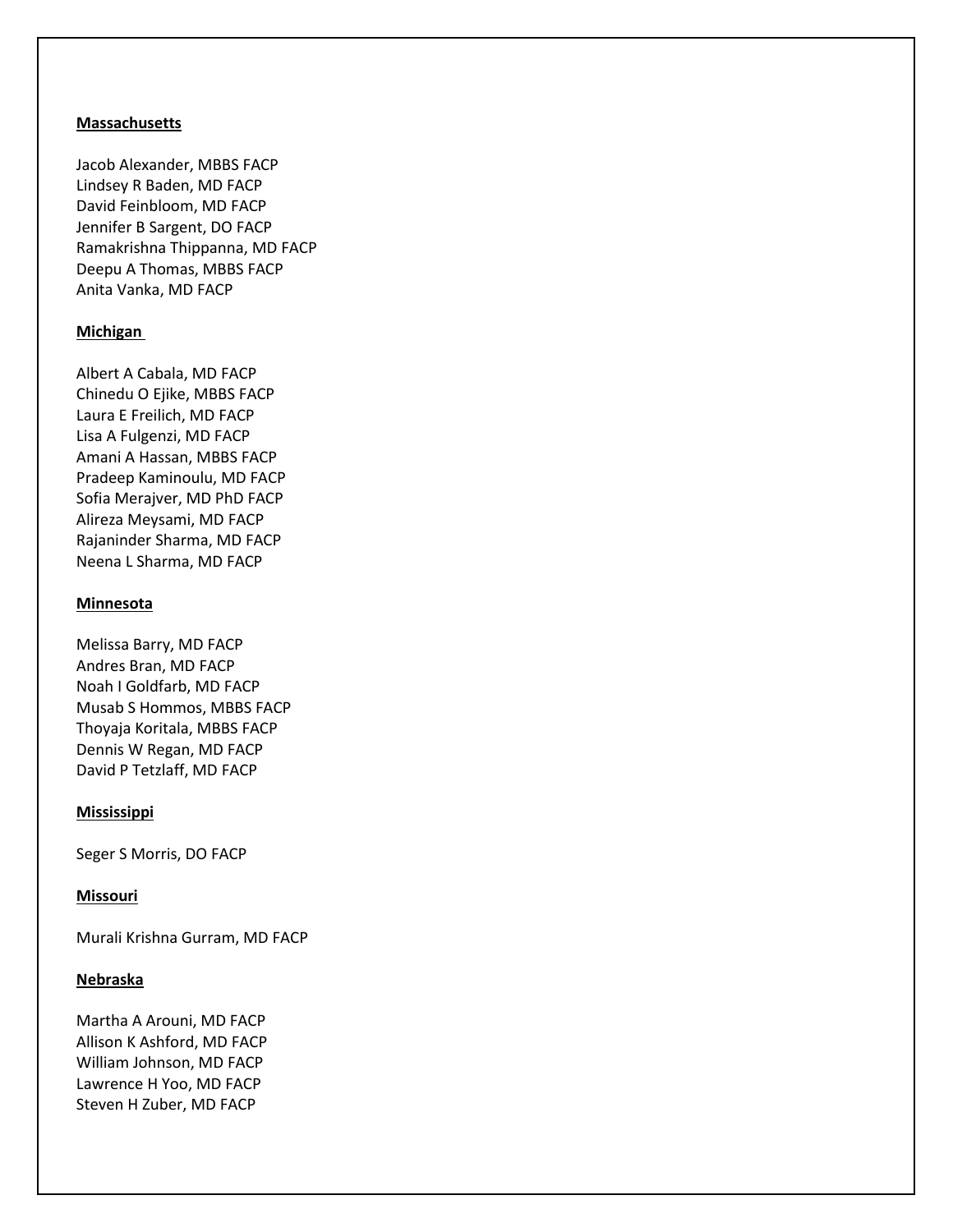## **Nevada**

Sudheer K Polisetty, MBBS FACP

## **New Hampshire**

Zeyar Myint, MD FACP

## **New Jersey Northern**

Rafael A Guillen, MD FACP Lewis W Marshall, Jr MD FACP Ana Natale-Pereira, MD FACP

## **New Jersey Southern**

Cindy Meng Hou, DO FACP Manish S Patel, MD FACP Amit H Ray, MD FACP Muhammad Sohaib, MD FACP Shahzad Zia, MD FACP

### **New Mexico**

Shozab Ahmed, MBBS FACP

# **New York – Manhattan/Bronx**

Daniel Rafii, MD FACP Oladapo Yeku, MD, PhD FACP

# **New York – Brooklyn/Queens/Staten Island**

Imran Khalid, MD FACP Rochelle T Remolana, MD FACP Allen C Small, MD FACP

# **New York – Long Island**

Adrianna J Garite, DO FACP Imtiaz A Khokhar, MD FACP Himanshu Pandya, MBBS MD FACP

# **New York – Hudson Valley**

Wen-Ray T Hsu, MD FACP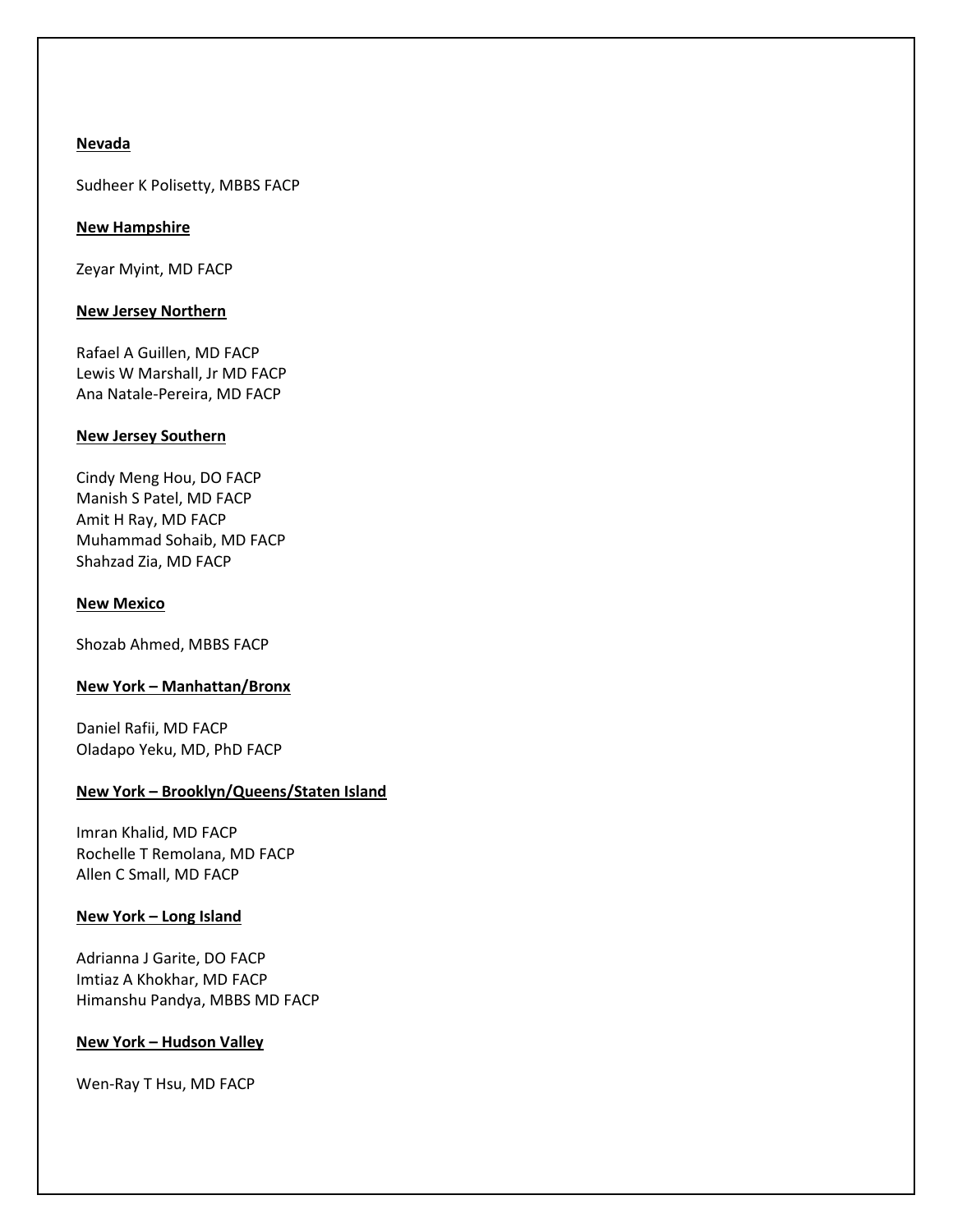### **New York – Upstate**

Mark W McSwain, MD FACP Anthony J Sousou, MD FACP Frank J Voelker, DO FACP

### **North Carolina**

Susheel V Atree, MD FACP Abhishek Dutta, MBBS FACP Sopna E Jacob, MD FACP Emerson A Joslyn, Jr MD FACP Wajeed Mohammed Masood, MD FACP Zachariah A McIver, DO PhD FACP Shanker R Polsani, MBBS FACP Pahresah Roomiany, MD FACP Marie L Witte, MD FACP

## **Ohio**

Sutoidem Akpanudo, MD FACP Javaria Anwar, MD FACP Bi A Awosika, MD FACP Nadia Chammas Aoun, MD FACP Jodi M Grandominico, MD FACP Olga A Kuzmin, DO FACP Maria M Miklowski, MD FACP Emmett C Roper, Jr MD FACP Lawand Saadulla, MD FACP Gabriel Tinoco, MD FACP

## **Oklahoma**

Elizabeth L Abell, MD FACP Lori D Arney, DO FACP James D Rutter, MD FACP

#### **Ontario**

Sanjaya Pandeya, MD FACP Olusegun Sheyin, MD, FRCPC FACP

### **Oregon**

Deborah A Alexander, MD FACP Erik D Geissal, MD FACP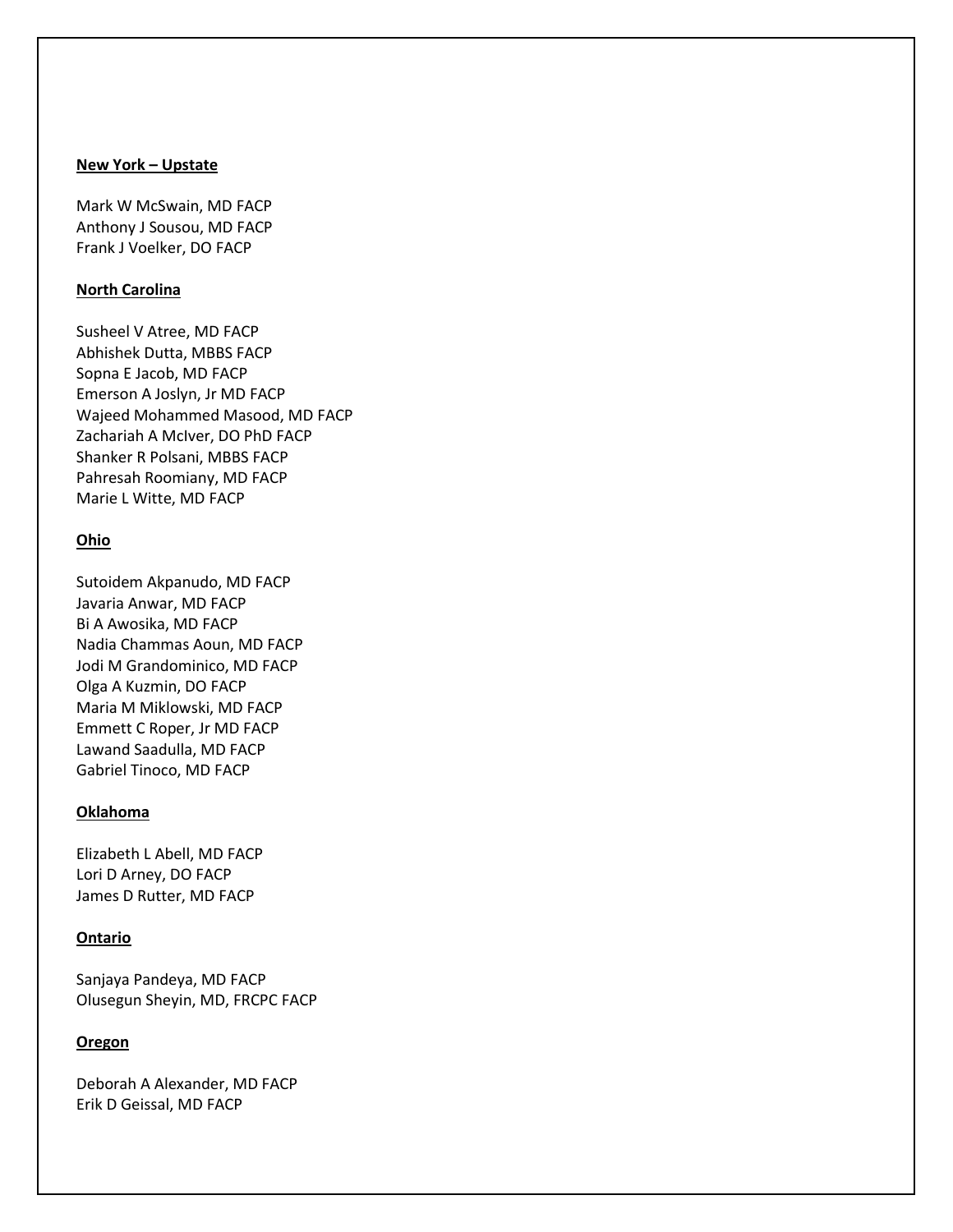Meera Jain, MD FACP Diane M Karl, MD FACP Janice Miller, MD FACP Sara Schwanke Khilji, MD FACP

### **Other Countries**

Ali Abdalsahib, MBChB FACP – **Iraq** Essa Mubarak Al Sulaiti, MD FACP – **Qatar** Manuel Codas, MD FACP – **Paraguay** Srinivas V Kamsanahalli Sr, MD, PhD FACP – **United Arab Emirates** Iffat Khanum, MBBS FACP – **Pakistan** Tafara M Machiri, MBChB FACP – **South Africa** Luis M Valdez, MD FACP – **Peru**

#### **Pennsylvania Eastern**

Sindu Chandran, MD FACP Kanesh Kumar, MBBS, MD FACP Marc A Rovito, MD FACP

#### **Pennsylvania Southeastern**

Molly Collins, MD FACP Laura A Offutt, MD FACP Eileen F Pargola, MD FACP

#### **Pennsylvania Western**

Deborah Dinardo, MD FACP Gaurav Goel, MD FACP Zulfiqar Hussain, MBBS FACP John R Rocchi, MD FACP Kathleen Walsh Reyes, DO FACP

### **Puerto Rico**

Juan Garrastegui, MD FACP Jorge J Lopez, MD FACP

### **Rhode Island**

Tanya Ali, MD

### **Tennessee**

Joseph Bynum, MD FACP John A Kirby, MD FACP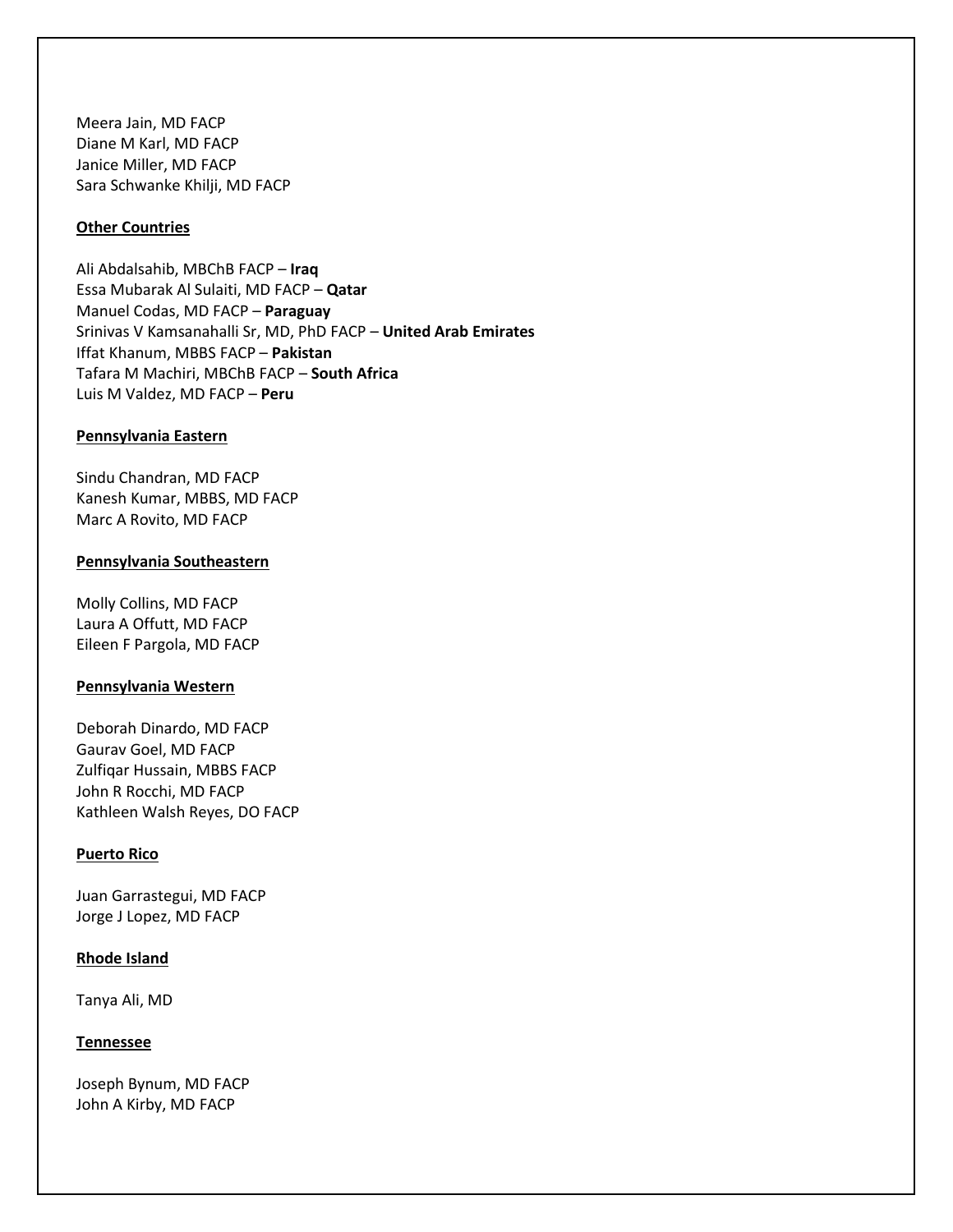Angus J Webber, MD FACP Tony Wright, MD FACP

### **Texas Northern**

Saba Asad, MD FACP Lauren S Cobbs, MD FACP Nicole Davey-Ranasinghe, MD FACP Asra Kermani, MBBS FACP Jane Ragland, MD FACP Sunita E Varghees, MD, PhD FACP

## **Texas Southern**

Nitendra Agarwal, MD FACP Jaya Amaram-Davila, MD FACP Judith A Betts, MD FACP Varshasb Broumand, MD FACP Shuwei Gao, MD FACP Rajeev Ramadugu, MD FACP Raul M Sanchez Leon, MD FACP Caesar K Tin-U, MBBS FACP

## **United States Air Force**

Luke T Surry, MD FACP

### **United States Army**

LTC Maura A Watson, DO FACP

# **Utah**

Heather Balch, MD FACP Janie Mathis, DO FACP Ryan Daniel Murphy, MD FACP Jenny C Tuan, MD FACP

# **Virginia**

Parth J Parekh, MD FACP Anson L Pham, MD FACP Karen Warburton, MD FACP Christopher Don Wood, DO FACP

# **Washington**

Rodrigo J Alfaro, MD FACP